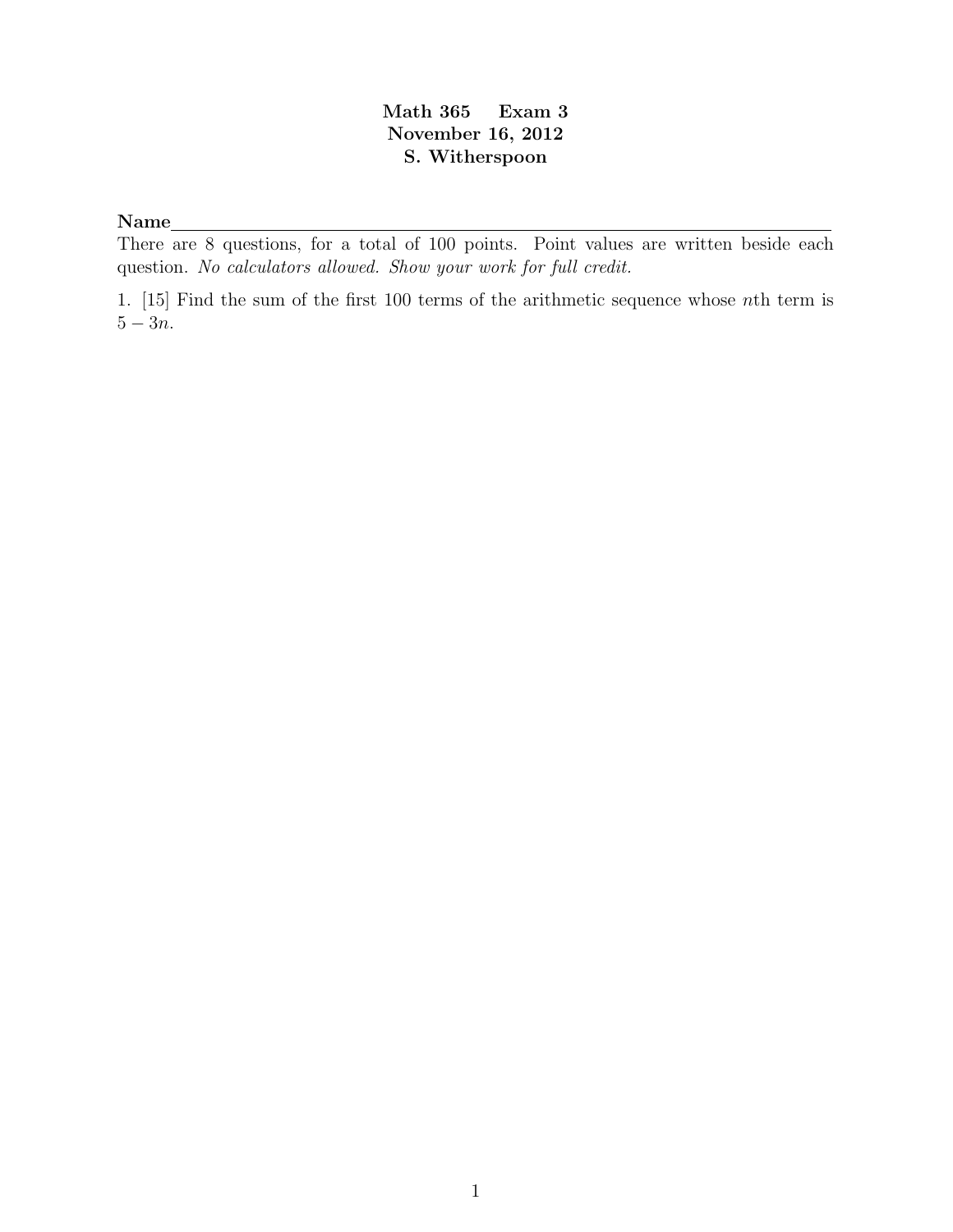2. (a) [5] Daniel attempts to do a division problem as follows:

$$
\frac{3}{4} \div \frac{1}{8}
$$

Correct Daniel's mistake and explain what you would tell him.

(b) [5] Chelsea argues that the following number is not rational since it is not the quotient of two integers:

2 3 3 4

Is Chelsea correct? Explain in detail why or why not.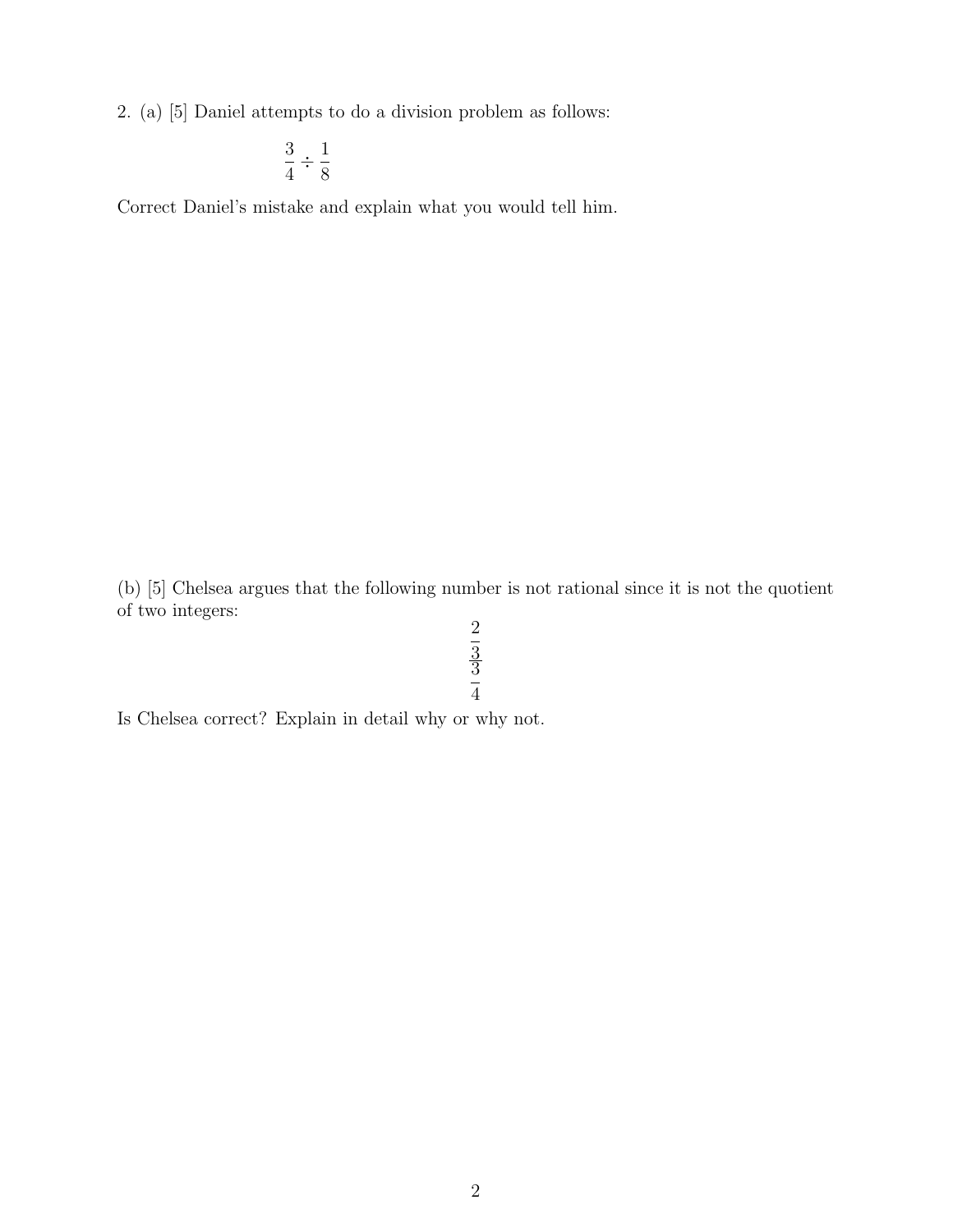3. [15] Convert the following repeating decimal to a fraction (you need not simplify):

 $10.2\overline{4}\overline{1}$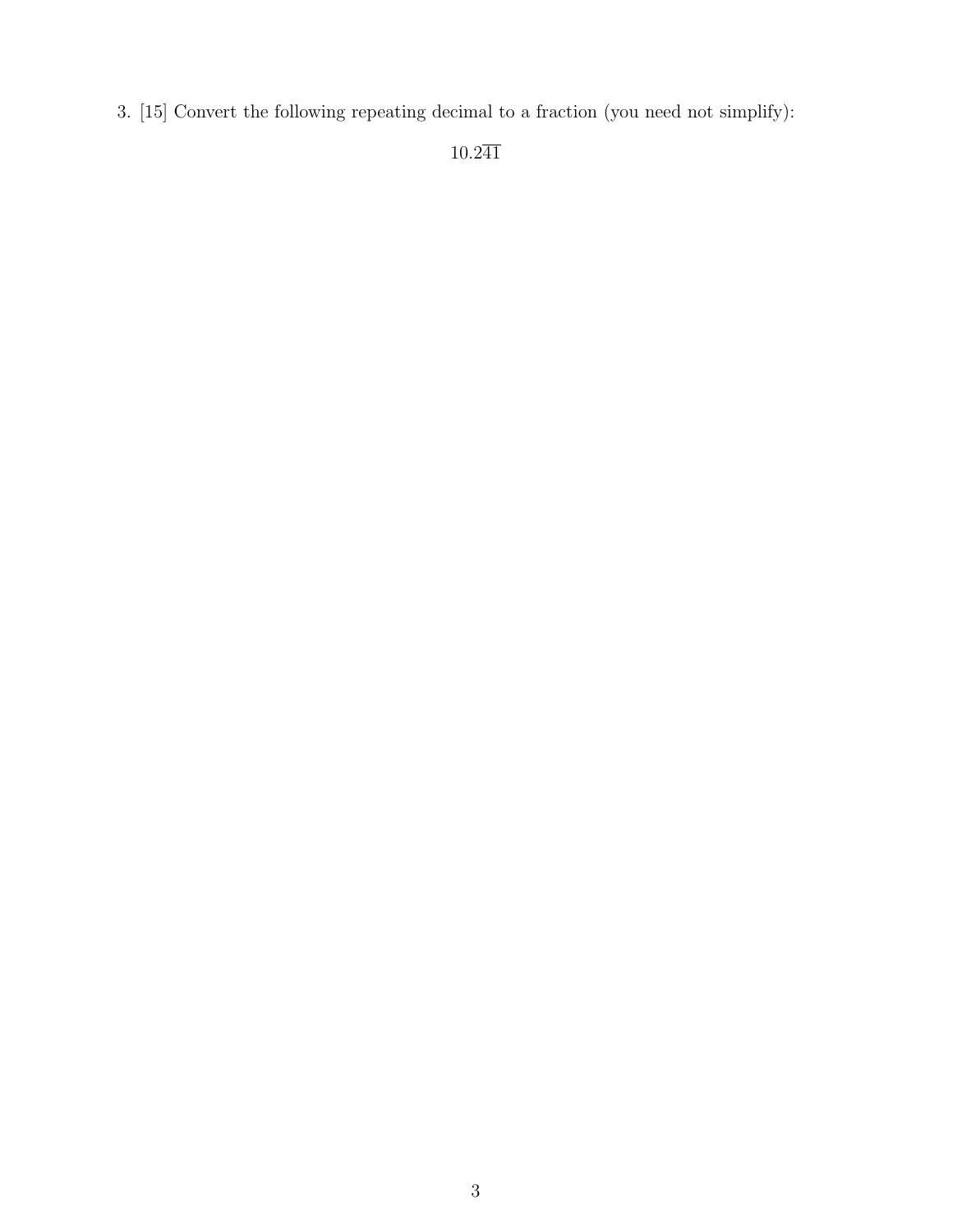4. [20] Write each of the following in simplest form:

(a) 
$$
\left(\frac{1}{2}\right)^3 \cdot \left(\frac{2}{3}\right)^2
$$
 (b)  $2\frac{2}{5} \div \frac{3}{5}$ 

 $(c)$  3<sup>-5</sup> ÷ 3<sup>-6</sup>

(d)  $1.2\bar{1} + 2.1\bar{2}$ 

5. [5] (a) Which of the following represent terminating (i.e. finite) decimals? Circle all those that do.  $21$  $25$  $\overline{Q}$ 3 · 5  $3^2 \cdot 17$ 

| $\lambda$ | $\overline{2}$ |     | . <u>.</u> | $5 - 11$ |
|-----------|----------------|-----|------------|----------|
| -20       | ___            | --- | 24.52      | 23.35    |

(b) [5] Order the following decimals from least to greatest:

 $0.123$   $0.12\overline{3}$   $0.1\overline{23}$   $0.\overline{123}$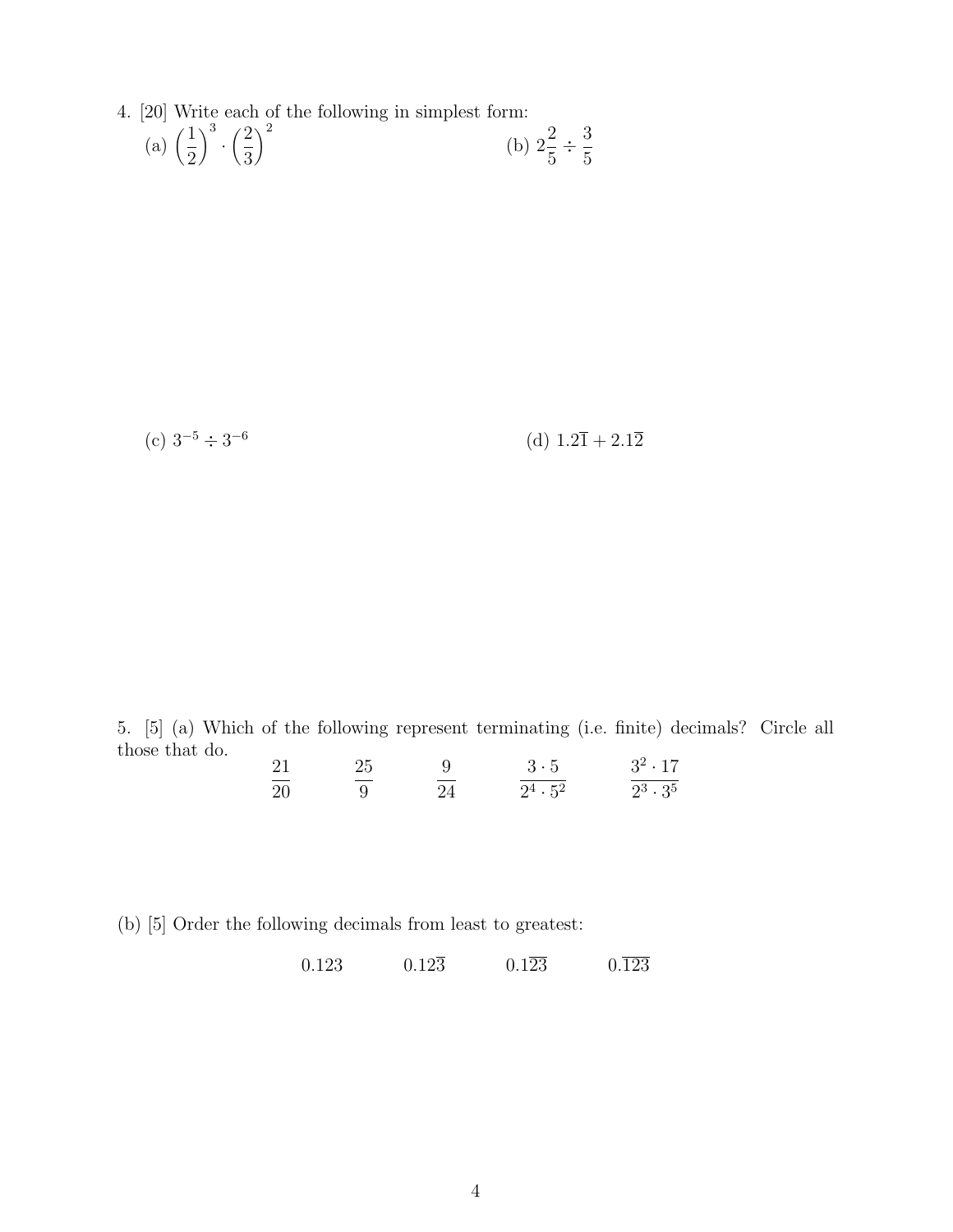6. [10] Find the sum  $1 + \frac{1}{5}$ 5  $+$ 1 25  $+$ 1 125  $+ \cdots$ 

7. [5] If the fraction  $\frac{1}{29}$ 23 is expressed as a repeating decimal, what is the maximum possible period? (You need not find the decimal.) Explain how you determined your answer.